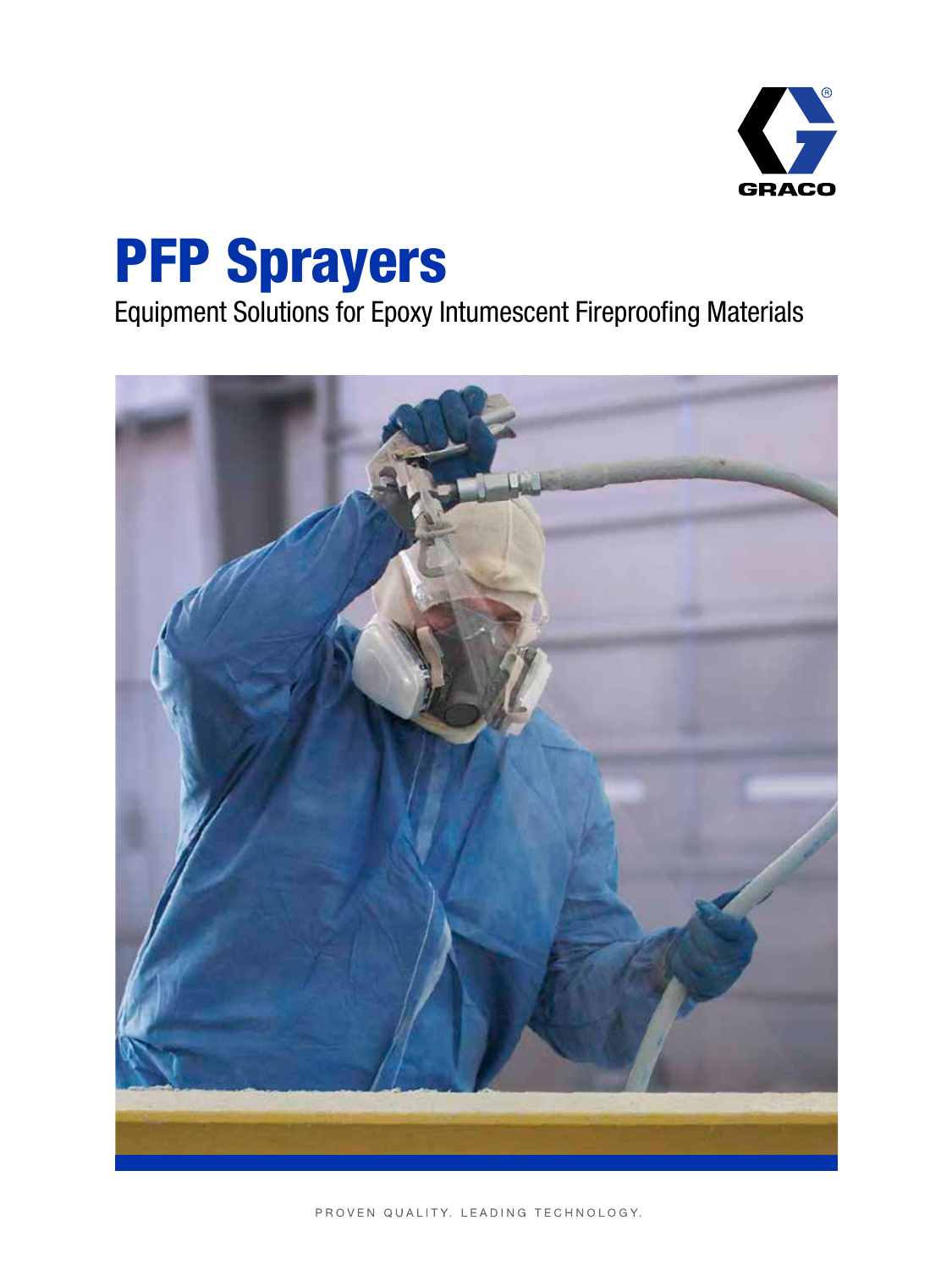# When Material is This Critical, Count on Graco

## Protecting steel, assets and lives is serious business

Built for passive fire protection (PFP) materials, Graco equipment handles the toughest epoxy intumescent fire protection coatings.

### Graco XM™ PFP Plural-Component Sprayer

- Handles two-part materials from 1:1 to 10:1
- Provides precise ratio control within  $\pm$  5%
- Ensures accurate, on-ratio mixing to reduce material waste
- Virtually eliminates the difficult task of removing material that is improperly proportioned
- Fast startup times due to performance of heating system

### Applications

- Pipe racking
- Structural steel
- Storage tanks
- Onshore and offshore oil rigs
- Living quarters



# Get serious with Graco technology

### Proven ratio assurance

Simply enter the mix ratios into the control panel. If off-ratio conditions should occur, the system will stop production, preventing any off-ratio material from reaching your project.

### Data reporting - for confidence the job was done right

Project data such as spray pressures, temperatures, actual ratio, and total flow output can be downloaded onto a flash drive. With this data, you can verify that materials were sprayed at the proper ratios and requirements set by the coatings manufacturer.

### Consistent temperature control

The XM PFP Sprayer maintains temperature set points of the hose and materials - no more heater adjustments and no more material charring due to overheating. Closed-loop technology adjusts the heaters to achieve optimum spray performance in the most extreme conditions.

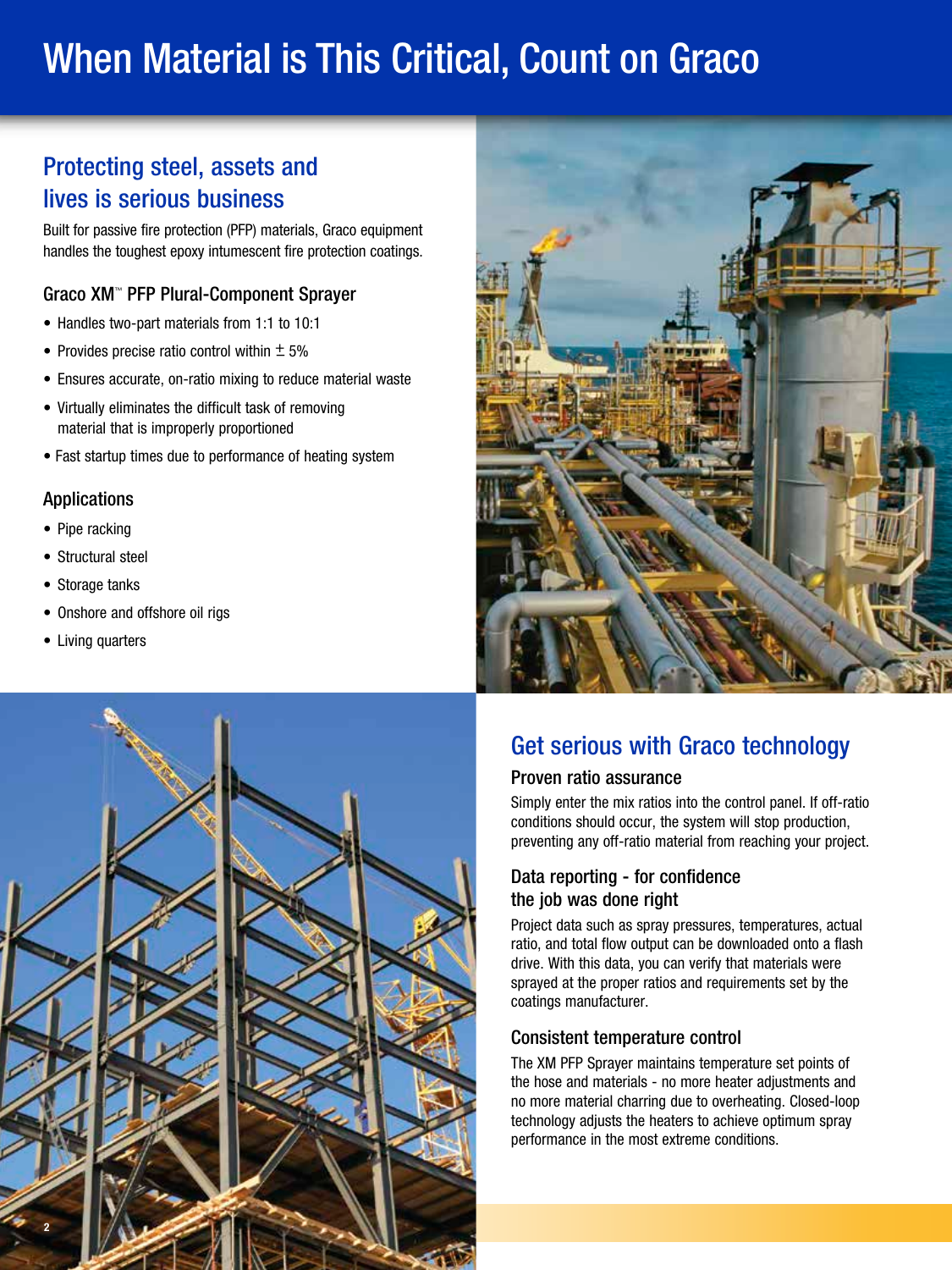# Technology Delivers Peace of Mind

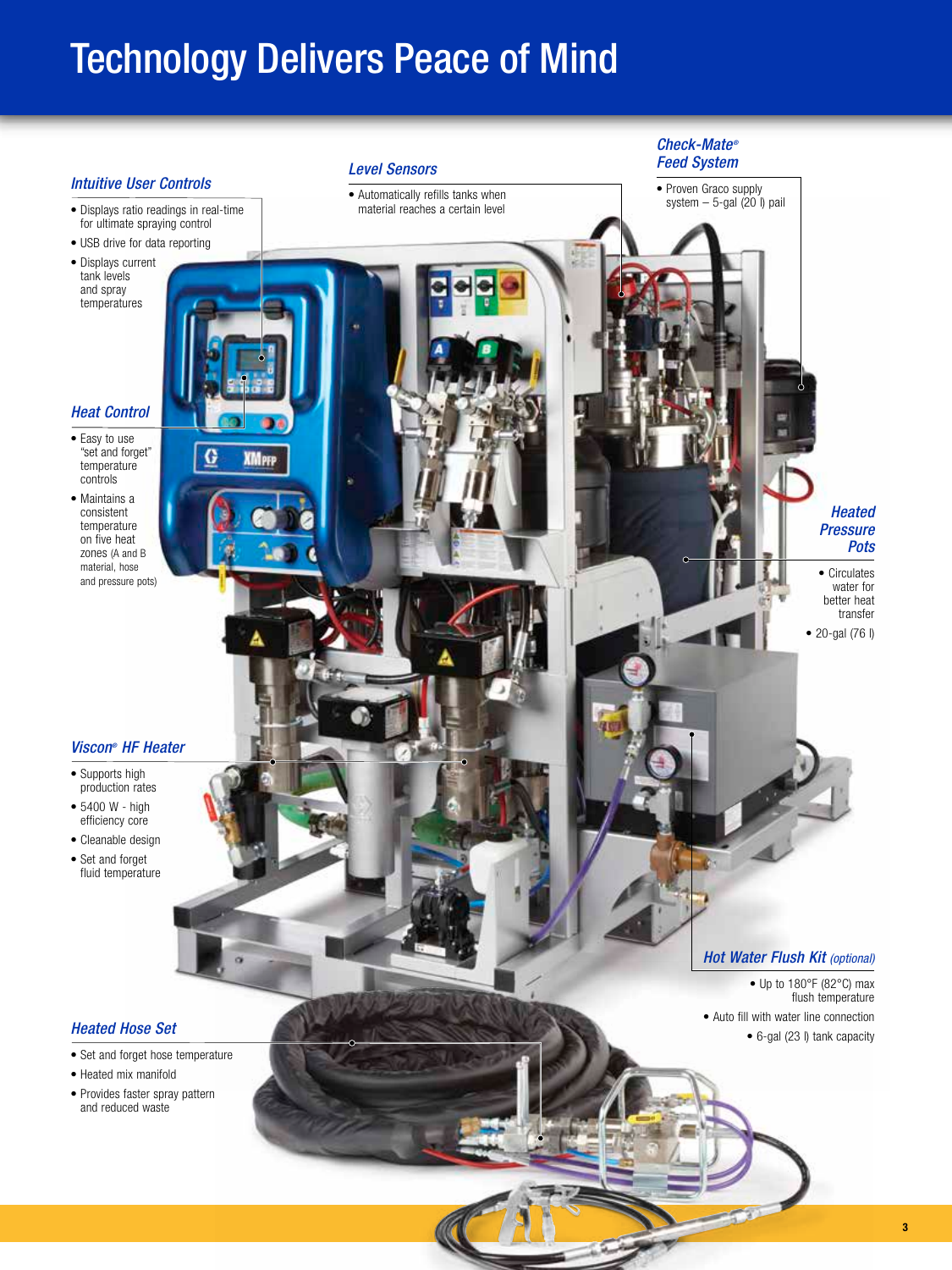# Technology that Boosts Productivity

## An easier way to take control

The intuitive user interface provides two display modes: "setup" for entering parameters and a "run" mode for operation. The user interface monitors and tracks mix ratio, pressure, temperature and flow, and allows you to program maintenance schedules. It shuts down the system if off-ratio conditions exist, and with its USB port, you can download historical spraying data.

### Simplify the ratio checking process

The ratio checking process for epoxy intumescents is important and documentation is often required. With the XM PFP's controls, it's easy to make sure your material is on ratio.

- 1. Initiate ratio check process on the machine controls
- 2. Operator dispenses A and B materials into test beakers, and weighs samples
- 3. Operator enters A and B weights on the control screen
- 4. Control screen provides "Pass" or "Fail" message, and logs the results in the USB data.





The user interface also lets you keep track of your fluid supply and spray parameters.

You can:

- Monitor the temperature of supply tanks, fluid heaters and hose heat
- Set temperatures for A and B materials and hose.
- Set and monitor tank levels, turn automatic tank filling on and off

## Graco XHF™ Spray Gun

- High-flow, high pressure gun
- Easily handles high-viscosity coatings, fiber filled materials and epoxy intumescent materials
- Reduced clogging means more uptime
- Rated to 7250 psi (500 bar, 50 MPa)

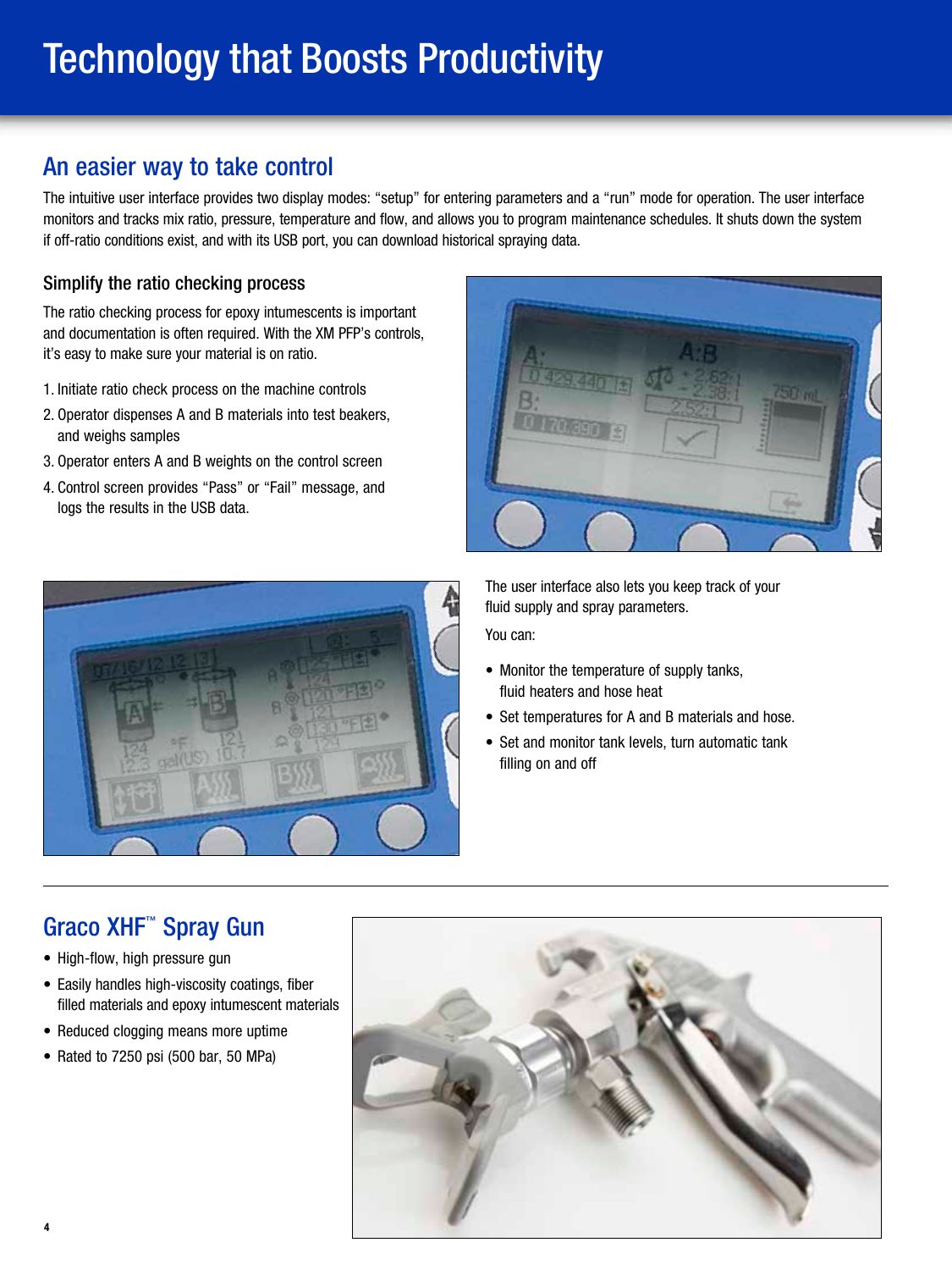# Xtreme® PFP Sprayer

## Small jobs made easy

Get in and get smaller jobs done fast. Ideal for spraying hot-potted PFP epoxies, the Xtreme PFP Sprayer is easy to clean with its quick knock-down, double-ball pump.

### *NXT ® Air Motor*

• Standard de-icing feature keeps you up and running

### *Handles high-viscosity coatings*

- 6500 psi (448 bar) working pressure
- Large inlet check with extended ball travel
- Pail ram plate with high down force and air-assisted removal
- Large outlet check for improved pattern control

### *Compact cart-mounted*

- Heavy-duty cart withstands extreme conditions
- Easy handling for one person



## Worldwide Support

With infrastructure throughout the world, your company will benefit from Graco's knowledgeable, global network of professionals.



### Responsive Service

Graco has close working relationships with many of the world's leading manufacturers and material suppliers. With Graco, you can expect responsive service and support, as well as the accuracy and reliability you demand from your manufacturing equipment.



### **Training**

Graco offers valuable hands-on learning and equipment training at its training centers in Minneapolis, MN; North Canton, OH; Maasmechelen, Belgium; and Shanghai, China. Convenient online training courses are also available.



### **Distribution**

With a global distribution network, you can count on quick turnaround times for replacement parts and service. With Graco's authorized distributors, you have access to experts who understand the unique needs of your business.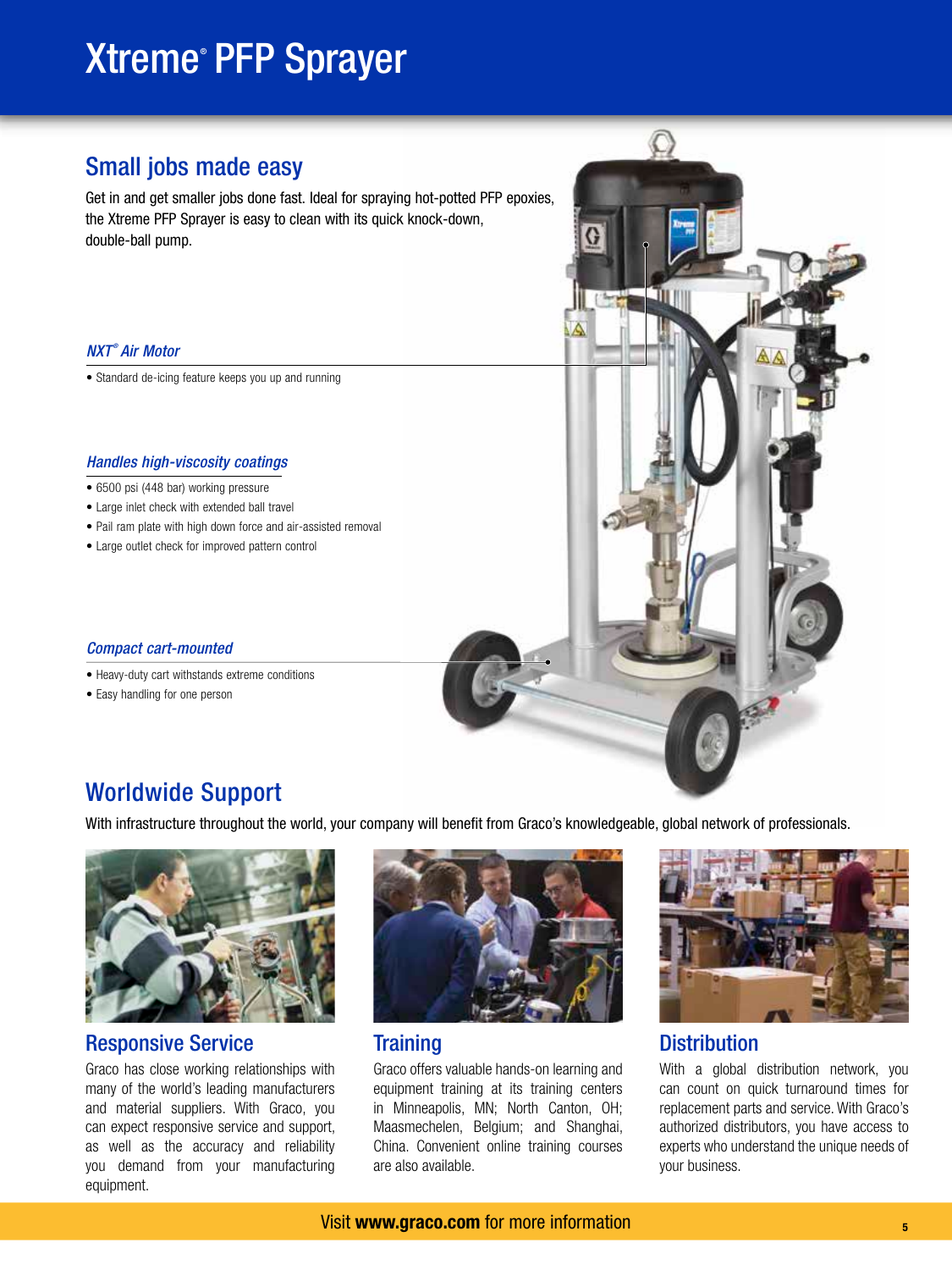# Technical Specifications

| <b>MODEL</b>                                 | <b>XM PFP</b>                                                                                                                          | <b>XTREME PFP</b>                                                                                                                               |
|----------------------------------------------|----------------------------------------------------------------------------------------------------------------------------------------|-------------------------------------------------------------------------------------------------------------------------------------------------|
| <b>Mix Ratio Range</b>                       | 1:1 - 10:1 (In 0.01 increments)                                                                                                        | <b>Hot Potted</b>                                                                                                                               |
| Ratio Tolerance Range (before alarm)         | $+/- 5%$                                                                                                                               | No Alarm                                                                                                                                        |
| <b>Max Flow Rate</b>                         | 3 gpm (11.4 lpm)                                                                                                                       | 2.93 gpm (11.1 lpm)                                                                                                                             |
| <b>Fluid to Air Pressure Ratio</b>           | 60:1                                                                                                                                   | 70:1                                                                                                                                            |
| <b>Fluid Viscosity Range</b>                 | Handles mastic materials which are loaded into<br>heated tanks with ram-fed priming piston pumps                                       | Handles mastic materials of two parts<br>(A and B) which are mixed then ram-fed                                                                 |
| Air Inlet                                    | 1 in $npt(f)$                                                                                                                          | $3/4$ in npt(f)                                                                                                                                 |
| <b>Fluid Inlets</b>                          | Ram plate fed pail pumps                                                                                                               | Ram plate fed pail pump                                                                                                                         |
| Max Fluid Working Pressure of mixed material | 6000 psi (414 bar, 41.4 MPa)                                                                                                           | 6500 psi (448 bar, 44.8 MPa)                                                                                                                    |
| <b>Max Fluid Temp</b>                        | 160°F (70°C)                                                                                                                           | Hot potted (depends on material)                                                                                                                |
| <b>Incoming Air Supply Pressure Range</b>    | 80-150 psi (5.5-10.3 bar, 0.5-1.0 MPa)                                                                                                 | 80-150 psi (5.5-10.3 bar, 0.5-1.0 MPa)                                                                                                          |
| Max Pump Air Set Pressure                    | 100 psi (7 bar, 0.7 MPa)                                                                                                               | 90 psi (6.2 bar, 0.6 MPa)                                                                                                                       |
| <b>Max Tank Pressure</b>                     | 100 psi (7 bar, 0.7 MPa)                                                                                                               | <b>NA</b>                                                                                                                                       |
| <b>Max Air Consumption</b>                   | 175 scfm (5 meter <sup>3</sup> /min)                                                                                                   | 115 scfm (3.25 meter <sup>3</sup> /min)                                                                                                         |
| <b>Air Filtration</b>                        | 40 micron main filter, 5 micron control filter                                                                                         | 40 micron filter                                                                                                                                |
| <b>Ambient Operating Temp Range</b>          | 32° - 130°F (0° - 54°C)                                                                                                                | $50^{\circ}$ - 130°F (10° - 54°C)                                                                                                               |
| <b>Ambient Storage Temp Range</b>            | 30° - 160°F (-1° - 71°C)                                                                                                               | 34° - 86°F (1° - 30°C)                                                                                                                          |
| <b>Environmental Conditions Rating</b>       | Altitude up to 13,123 ft (4000 m)                                                                                                      | Altitude up to 13,123 ft (4000 m)                                                                                                               |
| <b>Sound Pressure</b>                        | 86 dBA at 100 psi                                                                                                                      | 87 dBA at 100 psi, 15 cycles/min                                                                                                                |
| <b>Sound Power</b>                           | 98 dBA at 100 psi                                                                                                                      | 98 dBA at 100 psi, 15 cycles/min                                                                                                                |
| Weight                                       | 2175 lb (987 kg)                                                                                                                       | 392 lb (178 kg), includes cart                                                                                                                  |
| <b>POWER REQUIREMENTS</b>                    |                                                                                                                                        |                                                                                                                                                 |
| Voltage (Jumper selectable)                  | Option 1: 220-240V, 3-ph (3 wire plus ground)                                                                                          | <b>NA</b>                                                                                                                                       |
|                                              | Option 2: 380-400 DELTA, WYE, 3-ph<br>(4 wire including neutral plus ground)                                                           | <b>NA</b>                                                                                                                                       |
| Wattage                                      | 18,400 Watts<br>(23,400 Watts with optional flush water heater)                                                                        | <b>NA</b>                                                                                                                                       |
| Amps                                         | 65 amps DELTA<br>(38 amps WYE)                                                                                                         | <b>NA</b>                                                                                                                                       |
| <b>WETTED PARTS</b>                          |                                                                                                                                        |                                                                                                                                                 |
| <b>Suction Tube (flush)</b>                  | Aluminum                                                                                                                               | <b>NA</b>                                                                                                                                       |
| <b>Tanks</b>                                 | <b>Stainless Steel</b>                                                                                                                 | NА                                                                                                                                              |
| <b>Flush Pump</b>                            | Carbide, PTFE, stainless steel, UHMWPE                                                                                                 | <b>NA</b>                                                                                                                                       |
| Hoses                                        | Nylon                                                                                                                                  | Nylon                                                                                                                                           |
| Pumps (A, B and feed pail)                   | Carbon steel, alloy steel, 303, 440, 17-ph grades<br>stainless steel, zinc and nickel plating, ductile<br>iron, tungsten carbide, PTFE | Carbon steel, alloy steel, 304, 440, 17-ph grades<br>stainless steel, zinc and nickel plating, ductile<br>iron, tungsten carbide, PTFE, leather |
| <b>Metering Valves</b>                       | Carbon steel, nickel plating, carbide,<br>polyethylene, leather                                                                        | <b>NA</b>                                                                                                                                       |
| <b>Manifold</b>                              | Carbon steel, nickel plating, carbide,<br>302 stainless steel, PTFE, UHMWPE                                                            | <b>NA</b>                                                                                                                                       |
| <b>Mixer</b>                                 | Stainless steel housing with stainless elements                                                                                        | <b>NA</b>                                                                                                                                       |
| <b>APPROVALS</b>                             |                                                                                                                                        |                                                                                                                                                 |
| <b>Machine</b>                               | CE, ETL to UL 499 and CSA 22.2                                                                                                         | CE                                                                                                                                              |
| <b>Pressure Tanks</b>                        | ASME, PED                                                                                                                              |                                                                                                                                                 |
| <b>Manuals</b>                               | 3A2776                                                                                                                                 | 3A2798                                                                                                                                          |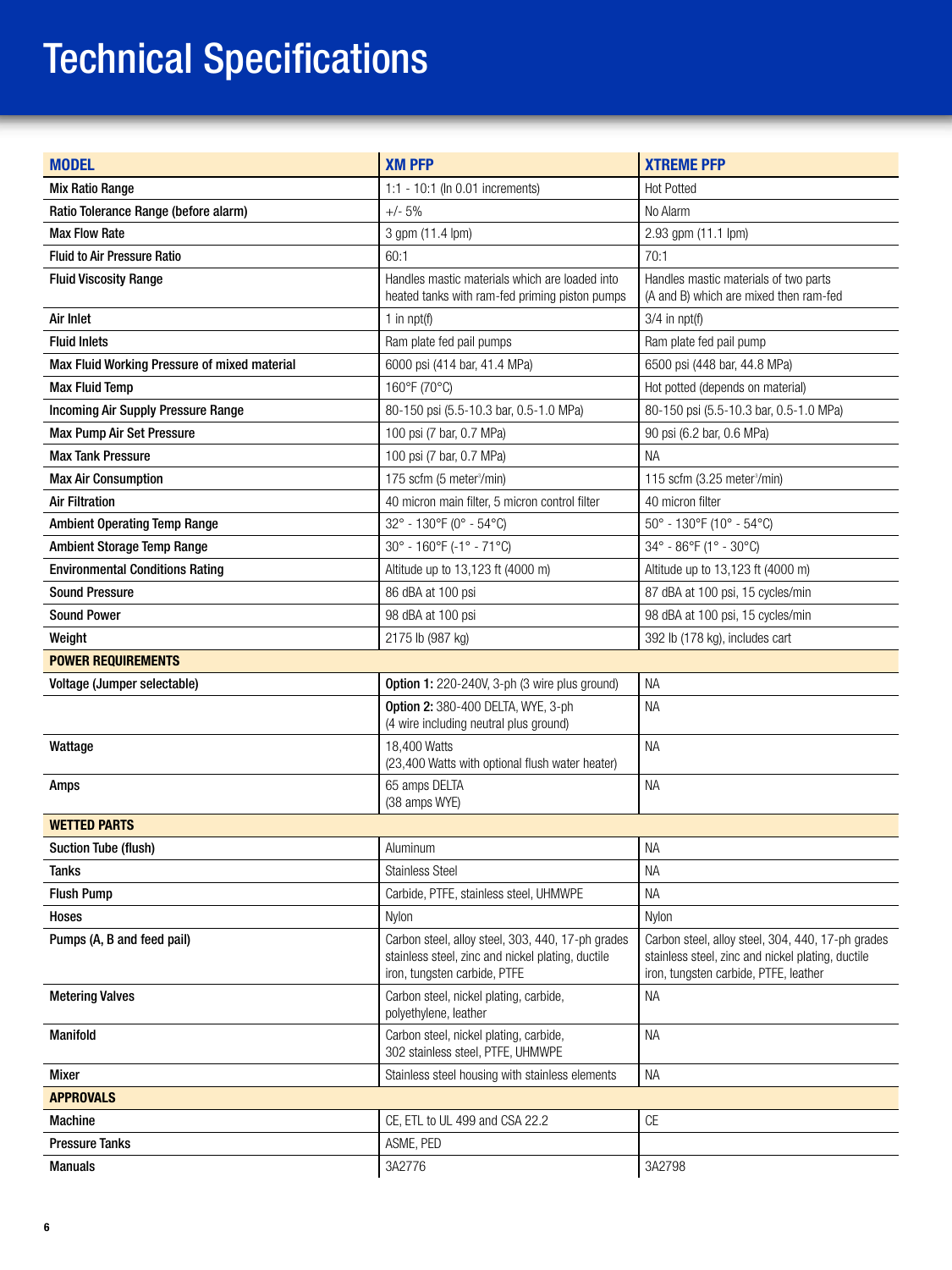# Ordering Information

### Plural-Component Sprayers

- 262878 Base XM PFP. No feed modules or heated hose bundle. Base XM PFP includes: XM60, Viscon® HF primary heaters, Viscon HP with hose heat supply system, 30:1 Merkur® flush pump, PFP mix manifold, mixer, whip hoses and qun.
- 262869 Complete XM PFP System. Includes base XM PFP with 50 ft (15 m) dual heated hose, mix manifold, 17 ft (5 m) static mix line, 30:1 flush pump, XHF Gun with 429 tip. Includes two Check-Mate® 20-gal (76 l) heated feed modules with agitators and level sensors.

### Single-Component Sprayers

Includes 75 ft (23 m) spray line and XHF Gun with 429 tip.

16P957 Xtreme PFP, floor mount

16T311 Xtreme PFP, cart mount

### Supply Processing Equipment

- 24P883 Heated Supply Module. Includes 40:1 Check-Mate, heated pressure tank, agitator, level sensor, and bottom outlet feed hose and connection.
- 24P884 Level sensor kit. Replacement for XM PFP heated tanks.
- 24P831 Level sensor probe replacement
- 16T525 Viscon LT heater for tank heat circulation, 1750 W
- 24P885 XM PFP feed module agitator
- 24P835 Husky™ 205 hot water circulation pump for tanks or heated hose
- 262896 Tank dryer kit. Provides additional filtration and moisture control for heated tanks.
- 24P899 XM PFP main line air filter kit (1-1/4 in npt)
- 262853 Viscon HF heater kit, remote controlled. *Not approved for use in explosive atmospheres.*

### Hoses and Guns

- 16T122 Heated hose bundle. Includes 50 ft, ¾ in x ¾ in (15 m, 18 mm x 18 mm), 6500 psi (448 bar/44.8 MPa) fluid hoses; ¼ in (6 mm) 4500 psi (310 bar/31.0 MPa) flush hose; and four ½ in (13 mm) heat tubes. Includes scuff guard.
- 16T121 Heated hose bundle. Includes 50 ft, ¾ in x ½ in (15 m, 18 mm x 13 mm), 6500 psi (448 bar/44.8 MPa) fluid hoses; ¼ in (6 mm) 4500 psi (310 bar/31.0 MPa) flush hose; and four ½ in (13 mm) heat tubes. Includes scuff guard.
- 16T316 Static mixer assembly, 12 element, SST
- 24P886 Mix element replacement, SST
- 262890 XM PFP mix manifold with ball valves and check valves, 6000 psi (414 bar/41.4 MPa)
- 237260 XHF Gun repair kit
- 24P832 Xtreme PFP Gun and mix line kit, 75 ft (23 m) (single component pump to gun)
- 24P833 XM PFP Gun and mix line kit, 17 ft (5 m); includes static mixer (mix manifold outlet to gun)
- 16T484 Hose, ¾ in (19 mm) ID x 50 ft (15 m), ¾ in (19 mm) npsm (fbe), 6500 psi (448 bar/44.8 MPa) nylon core
- H75050 Hose, ½ in (13 mm) ID x 50 ft (15 m), ½ in (13 mm) npsm (fbe), 7250 psi (500 bar/50 MPa) nylon core
- H75025 Hose, ½ in (13 mm) ID x 25 ft (7.6 m), ½ in (13 mm) npsm (fbe), 7250 psi (500 bar/50 MPa) nylon core
- 262854 XHF Gun, includes XHD 429 tip
- 24P834 XHF Gun swivel, 1/2 in f x 3/8 npsm, PTFE packing, 6500 psi (448 bar/44.8 MPa)

### Accessories

- 16T481 Check valve, ¾ in (19 mm) npt (fbe), 7250 psi (500 bar/50 MPa)
- 16T859 Hot water flush kit, 180°F (82°C) with auto fill and temperature control
- 255478 Dosing valve, A or B replacement valve
- 262872 XM PFP sampling valve. Used for weight ratio checks.
- 24P268 Ball valve, 3/4 in (19 mm) npt, 6000 psi (414 bar/41.4 MPa)
- L220C9 XM PFP lower replacement, 220 cc, X-Tuff™ (repair kit 262793)
- L180C9 XM PFP lower replacement, 180 cc, X-Tuff (repair kit 262792)
- L180C7 Xtreme PFP lower replacement, 180 cc, Xtreme Seal (repair kit 24F969) (has inlet ball spacers in a different location)